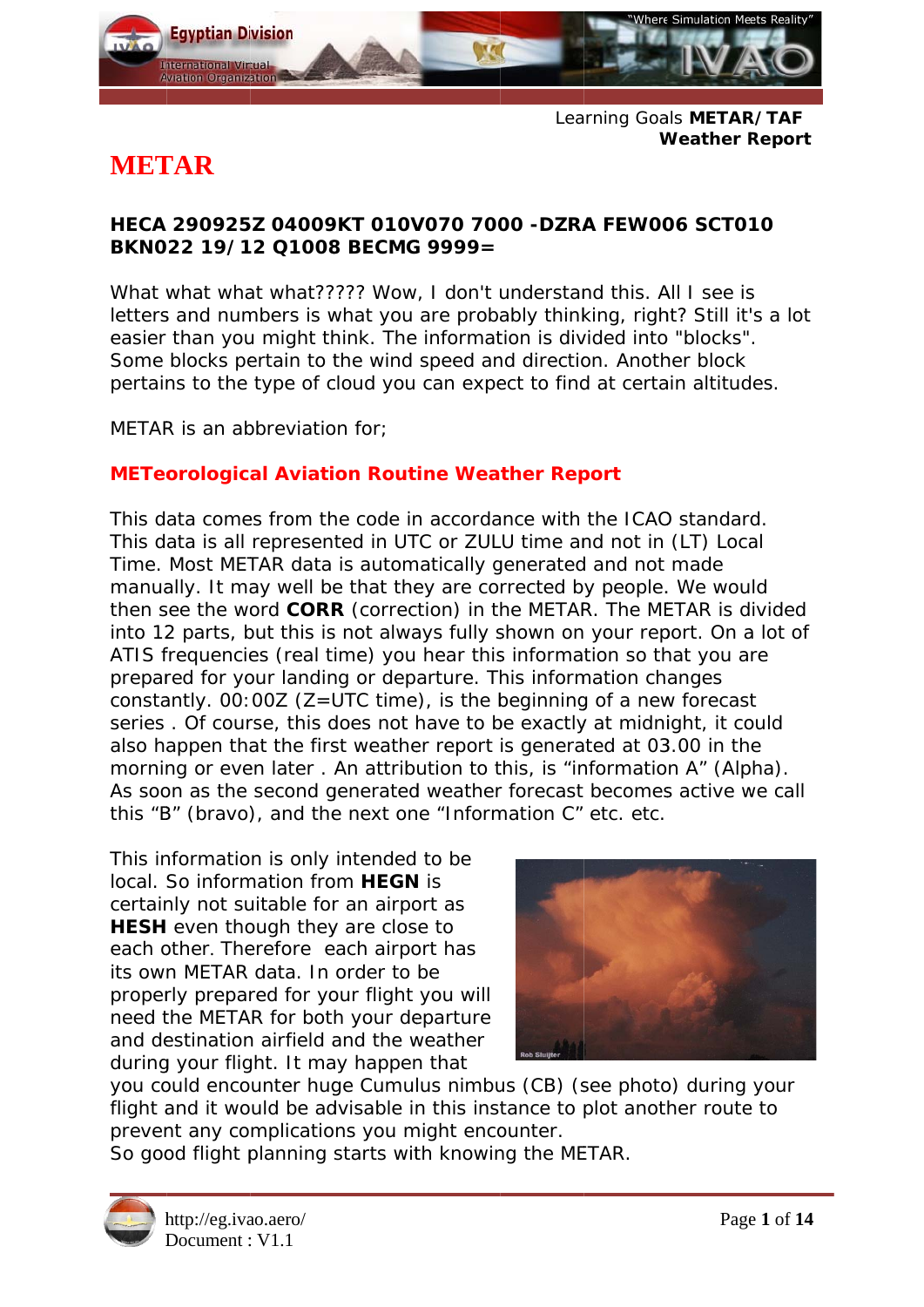Let us explain to you step by step what this METAR tells us;

#### HECA 290925Z 04009KT 010V070 7000 -DZRA FEW006 SCT010 BKN022 19/12 Q1008 BECMG 9999=

A METAR is always structured in the following recognizable groups:

| : FEW006 SCT010 BKN022 |
|------------------------|
|                        |
|                        |
|                        |
|                        |

#### **Identifier Group**

HECA is the ICAO code of the relevant airport. In this case it is CAIRO airport.

The METAR was generated on the 29<sup>th</sup> day. The month is not mentioned. The day is always written in a two number sequence, so let's say it was generated on the third day of a month it would read 03.

The last four figures pertain to the time in UTC (Zulu), hence you see a Z at the end. In this instance the weather report was generated at 09.25 Zulu time (UTC).

## **Wind group**

04009KT 010V070 tells us the wind direction and the speed at which the wind blows. Here we are talking about the wind measured at the airport itself, sometimes also called surface winds. The winds that blow at a higher level (winds aloft) have nothing to do with this. The first three digits indicate the heading from which the wind is coming.

In this case the wind is coming from a heading of 040 degrees. The last digits indicate the speed in knots at which the wind is blowing. In this case it is 09 knots. It may also happen that the report shows something like 040G18KT. The "G" stands for Gust and as a result of that you can expect extremes of 18 knots.

We already know that the wind is coming from a heading of 040 but with this additional information it has become clear that the winds are Variable blowing between a heading of 010 degrees to a heading of 070 degrees.

note: you will see variable winds in the METAR if winds vary MORE than 60 degrees

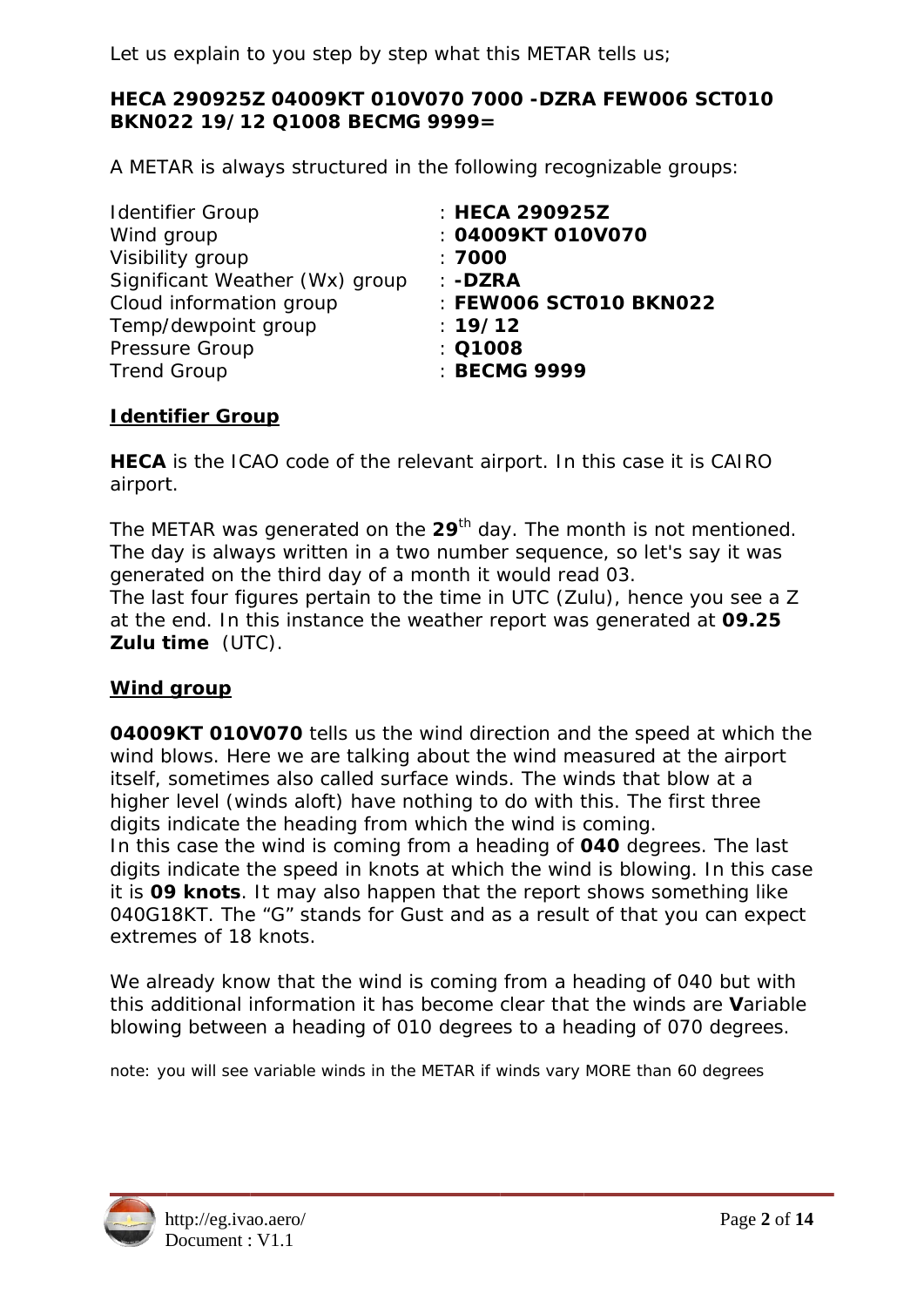#### **Visibility group**

This section shows the visibility range. In our case we have a visibility of 7000 meter. We use meters here and not feet. It may happen that visibility is expressed in Statute Miles, for example 10SM means a visibility range of 10 Statute Miles. If visibility is less than 50 meters, then it will read 0000. If visibility is 10 kilometers or better, then you will see 9999. It may also be that the vision for a certain direction is worse than in a different direction. To give you an example:

1000SE 5000N From this we can see that in the Southeast visibility is down to 1.000 meters, meanwhile in the North the visibility is 5.000 meters.

#### Significant Weather (Wx) group

This group shows additional information about precipitation (rain, snow, etc. everything that falls) or **obscuration** (fog. mist etc...everything that blocks your clear view) In our example we have **-DZRA**. There is a minus sign in front so that tells that it is of a lesser extent. DZ means Drizzle and RA means Rain. So we can expect to see light drizzle and rain.

#### **Cloud information group**

Clouds are not the same everywhere so it may consist of more than 1 coded groups. There could be clouds at 2000 feet and another type of cloud at 3000 feet and maybe even another type at 9000 feet. There are a number of codes you need to know:

- The amount of cloud cover is expressed with the following letter combinations:
	- SKC (sky clear) 0/8 of the sky covered or 0 octa's cloud.
	- FEW (few) 1/8 to 2/8.
	- SCT (scattered) 3/8 to 4/8.
	- BKN (broken) 5/8 to 7/8.
	- OVC (overcast) 8/8.
	- VV (vertical visibility) if the visibility is so poor that no clear cloud ceiling can be determined, then a vertical visibility will be issued.
	- CLR (clear) no clouds below 3500 meter, this is mainly applied in automatically generated METAR
	- *NSC* (no significant clouds), no clouds below 5000ft unless MSA is higher and no cumulus nimbus in the vicinity.
	- *NCD* (no clouds detected), no clouds detected by the clouds altimeter.
- The altitude of cloud cover is indicated in hundreds of feet /// or if it can't be measured (for example in thick fog)
- If there is cumulus nimbus in the vicinity, this is represented by:
	- CB (cumulonimbus) thundercloud
	- TCU (towering cumulus) cloud with a large vertical structure

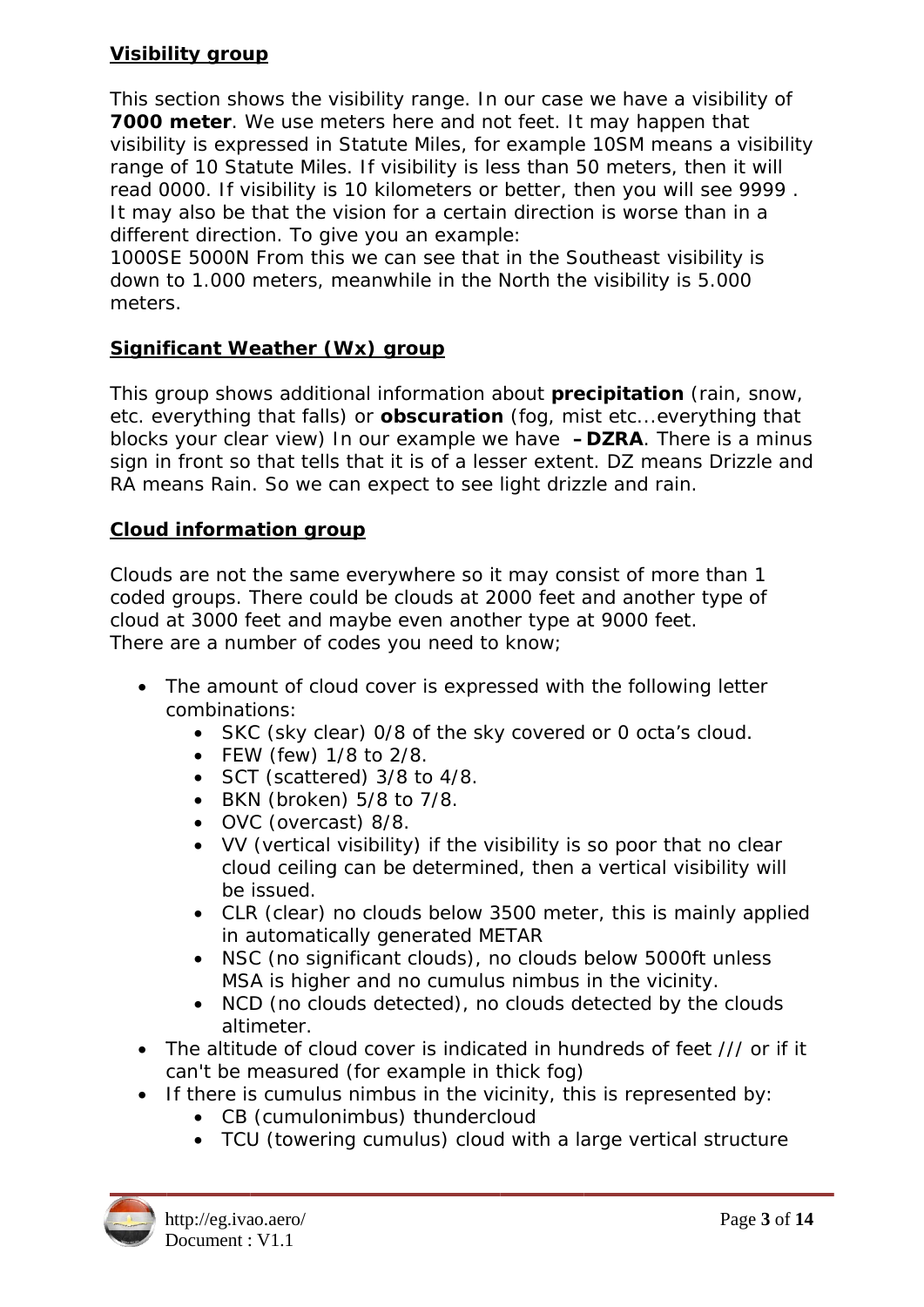You see it's not as hard as you thought it was, is it?. In our example we have FEW006 SCT010 BKN022 meaning: (FEW) clouds at a height of 600ft (you see two 0's after the 6).

We see that there is scattered clouds cover at 1000ft and a broken layer of clouds at 2200ft

#### Temperature/dewpoint group

Left of the "/" is the temperature at the local airport 19 degrees Celsius and to the right the dew point temperature of 12 degrees Celsius. In this case it relates to temperatures above freezing point. If it was related to temperatures below freezing we would see something like: 01/M04, we see here that the temperature is 01 degrees Celsius and the dew point temperature is -04, minus 4 degree Celsius denoted by the letter M.

#### a little note on the term: DEWPOINT

The dewpoint temperature is the temperature at which the air can no longer hold all of its water vapor, and some of the water vapor must condense into liquid water. The dew point is always lower than (or equal to) the air temperature.

If the air temperature cools to the dew point, or if the dew point rises to equal the air temperature, then dew, fog or clouds begin to form. At this point where the dew point temperature equals the air temperature, the relative humidity is 100%.

If there is then further cooling of the air, more water vapor must condense out as even more dew, fog, or cloud, so that the dew point temperature then falls along with the air temperature

## **Pressure Group**

In our example we see Q1008 and this represents the barometric pressure. In our case we see a "Q" and this indicates that it relates to Hector Pascal. If it was pertaining to Mercury of Inches then there would be a letter "A" in front of it.

The air pressure or QNH is therefore decisive in making sure that all aircraft fly at the same altitude when descending through the TA (Transition Altitude). But even more important is that the ground height can be determined and this is necessary when landing.

## **Trend Group**

In the final section of our Metar we see what the weather will be doing. BECMG (becoming). In this case we see 9999 so they are obviously talking about visibility. It is now 7000 meter as we mentioned earlier but will shortly become 9999, or 10KM or more. All messages after the QNH are expected to occur an hour or two later. You could also see TEMPO (temporary) which means exactly as its name suggests.

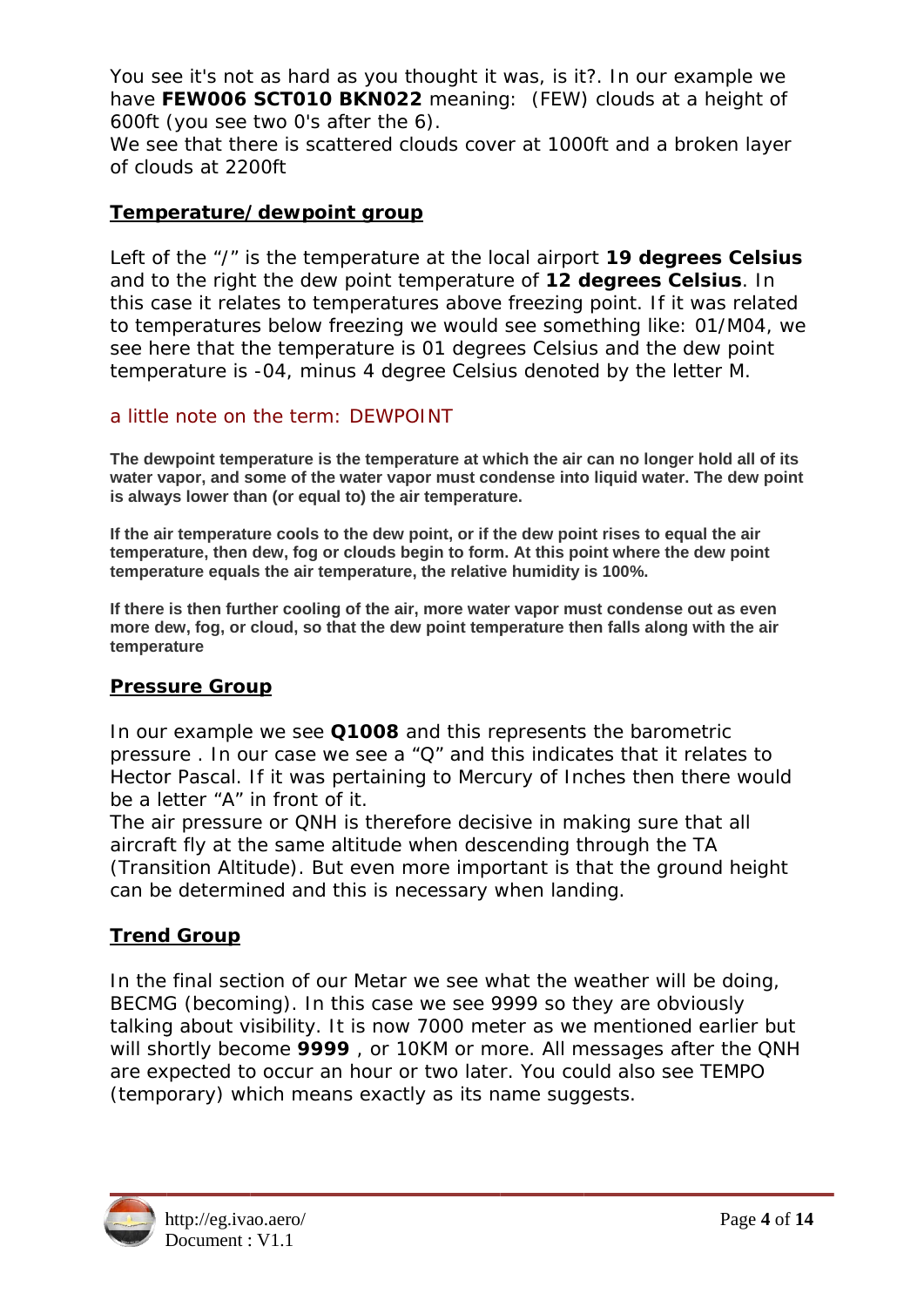Just to clarify this a bit more for you I will list a few codes :

- Change Indicator: (these can also be used at military air bases in combination with colourstates)
	- *NOSIG* (no significant change)
	- BECMG (becoming) gradual change in the next two hours
	- TEMPO (temporarily) temporary change
	- FM (from) change from the specified time
	- TL (until) change until the specified time
	- $AT$  (at) change at the specified time
	- FCST CANCEL indicates that during a certain period no landing expectations will be issued.
- previously mentioned components, such as *visibility* and current weather:
	- *NSC* (no significant clouds)
	- NSW (no significant weather)

At military air bases they make use of a colorstate. The provision is based on the worst measured or observed visibility and the lowest base of a cloud layer that has a covering degree of 3/8 or more, (scattered or more). The following table shows the different colors with their codes and corresponding limits :

| <b>Visibility and</b><br><b>Cloud base</b> | $> 8$ km   | $5 - 8$<br>km | $3,7 - 5$<br>$km-$ | $1,6 -$<br>3,6 km | $0,8 -$<br>1,6 km | < 0, 8<br>km |
|--------------------------------------------|------------|---------------|--------------------|-------------------|-------------------|--------------|
| $>2500$ feet                               | <b>BLU</b> | <b>WHT</b>    | <b>GRN</b>         | <b>YLO</b>        | <b>AMB</b>        | <b>RED</b>   |
| 1500 - 2500 feet                           | <b>WHT</b> | <b>WHT</b>    | <b>GRN</b>         | <b>YLO</b>        | <b>AMB</b>        | <b>RED</b>   |
| 700 - 1500 feet                            | <b>GRN</b> | <b>GRN</b>    | <b>GRN</b>         | <b>YLO</b>        | <b>AMB</b>        | <b>RED</b>   |
| 300 - 700 feet                             | <b>YLO</b> | <b>YLO</b>    | <b>YLO</b>         | <b>YLO</b>        | <b>AMB</b>        | <b>RED</b>   |
| 200 - 300 voet                             | <b>AMB</b> | <b>AMB</b>    | <b>AMB</b>         | <b>AMB</b>        | <b>AMB</b>        | <b>RED</b>   |
| $< 200$ voet                               | <b>RED</b> | <b>RED</b>    | <b>RED</b>         | <b>RED</b>        | <b>RED</b>        | <b>RED</b>   |

The colorstate BLACK is used when the landing and take-off runway can not be used, this may have a meteorological reason (example: slippery surface).

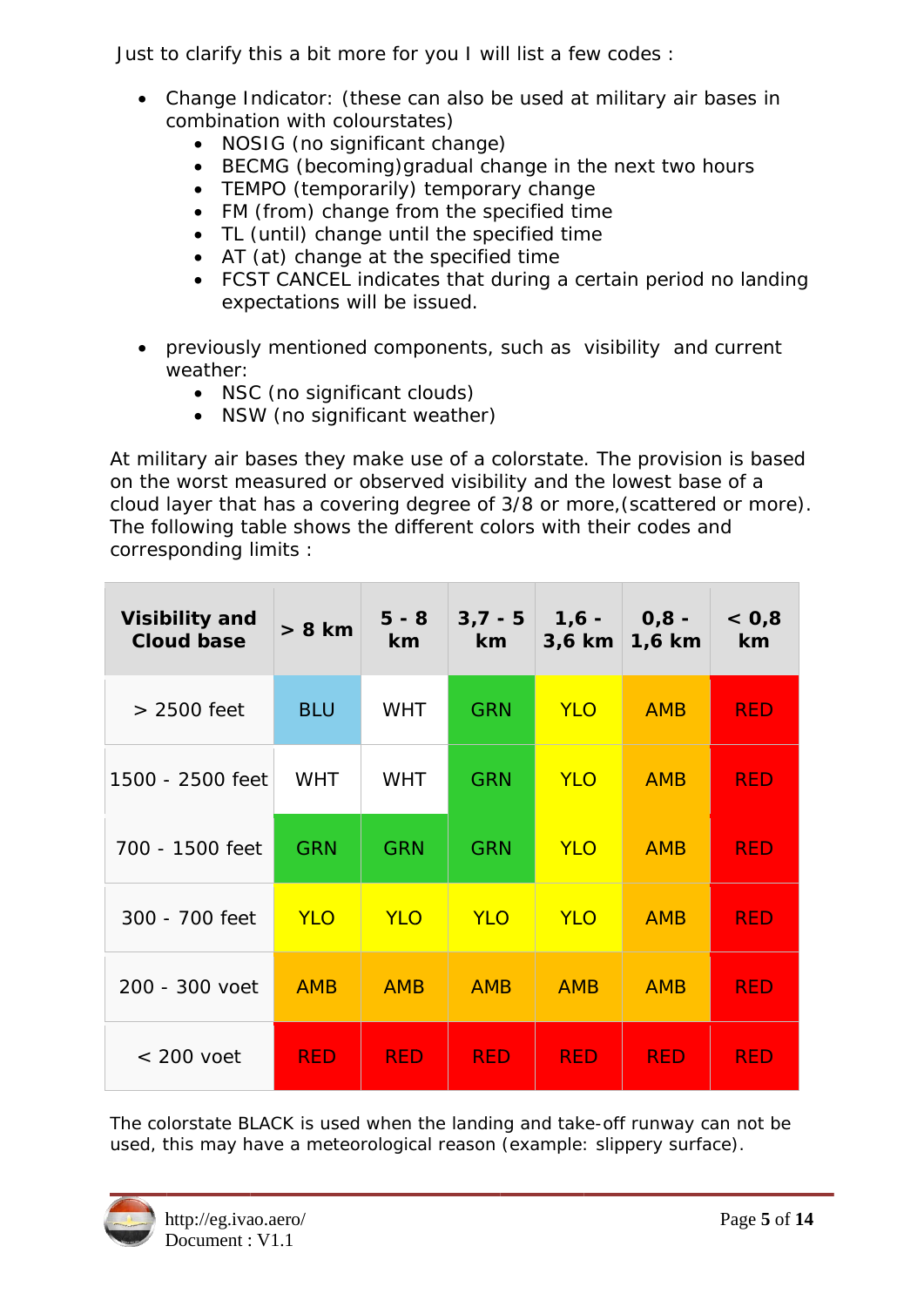#### **CODES FOR METAR**

 $DZ = DRIZZLE$  $RA = RAIN$  $SN = SNOW$ **GS** = SMALL OR SOFT HAIL  $GR = HAIL$ **PE** = ICE PELLETS **IC= ICE CRYSTALS TS**= THUNDERSTORM  $HZ = HAYF$  $BR = MIST$  $FG = FOG$  $FU = SMOKE$ **SS**= SANDSTORM **DS**= DUSTSTORM **PO**= DUST DEVILS  $DU = DUST$  $SA =$  SAND  $SO = SOLU$ FC= FUNNEL CLOUD (Tornado or Waterspout or similar) **UP** = UNKNOWN PRECIPITATION

The following codes can only be put before one of the above codes. They can't be used on there own.

```
= LIGHT(no symbol) = MODERATE
+ = HFAVY
RE = RECENTFZ = FREEZINGBL = BI OWING
DR = DRIFTING
```
The codes can be combined, or used individually. Below, you 'll find some examples:

+ SHRA= HEAVY SHOWERS of RAIN **RASN**= SLEET (RAIN & SNOW) **TSGR**= THUNDERSTORM WITH HAIL **BLSN**= BLOWING SNOW **-FZRA** = LIGHT FREEZING RAIN **RADZ** = RAIN & DRIZZLE **RERA**= RECENT RAIN

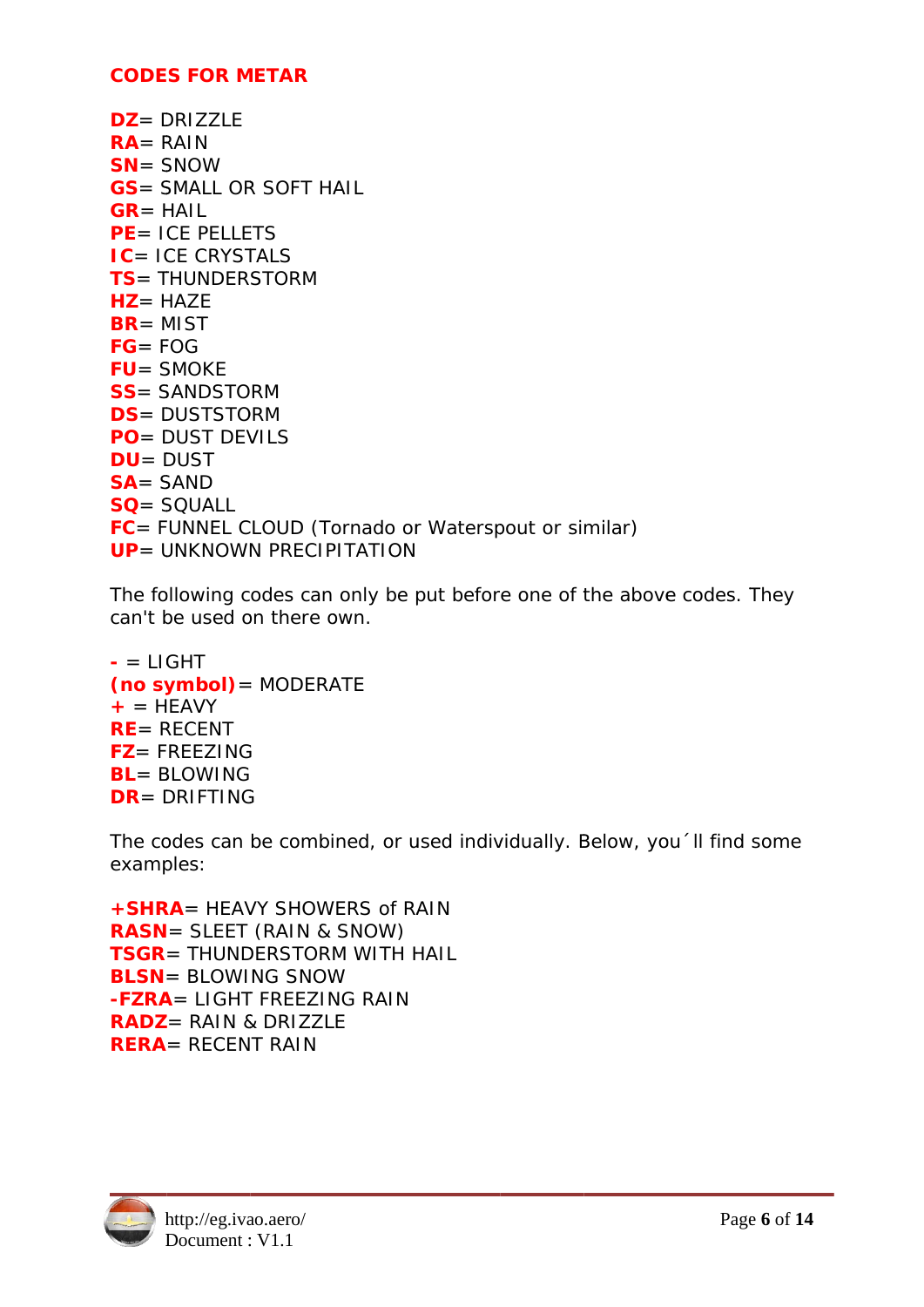#### Example:

#### EHAM 010000Z VRB02KT 0000 R19R/0050V0250D R01R/0050N R27/0200D R06/0000U +SN +BLSN FZFG VV001 M01/M01 Q0999 BECMG FM0100 03015G25KT 5000 SHSN BKN005CB

This would read as:

Amsterdam (EHAM) at 0000GMT on the 1<sup>st</sup> of this month. Wind variable 2 knots, Visibility less than 50m, RVR Runway 19 Right, Varying between 50m and 250m, Decreasing; RVR Runway 01 Right, 50m, No change; RVR Runway 27, 200m, Decreasing; RVR Runway 06, less than 50m, Increasing. Heavy Snow, Heavy Blowing Snow, Freezing Fog. Sky Obscured, vertical visibility 100ft. Temperature -1, Dew Point -1 ONH 999 millibars. Becoming, From 0100, Wind 030 degrees 15 knots maximum 25 knots, Visibility 5km, Snow Showers, Broken Cumulonimbus at 500ft."

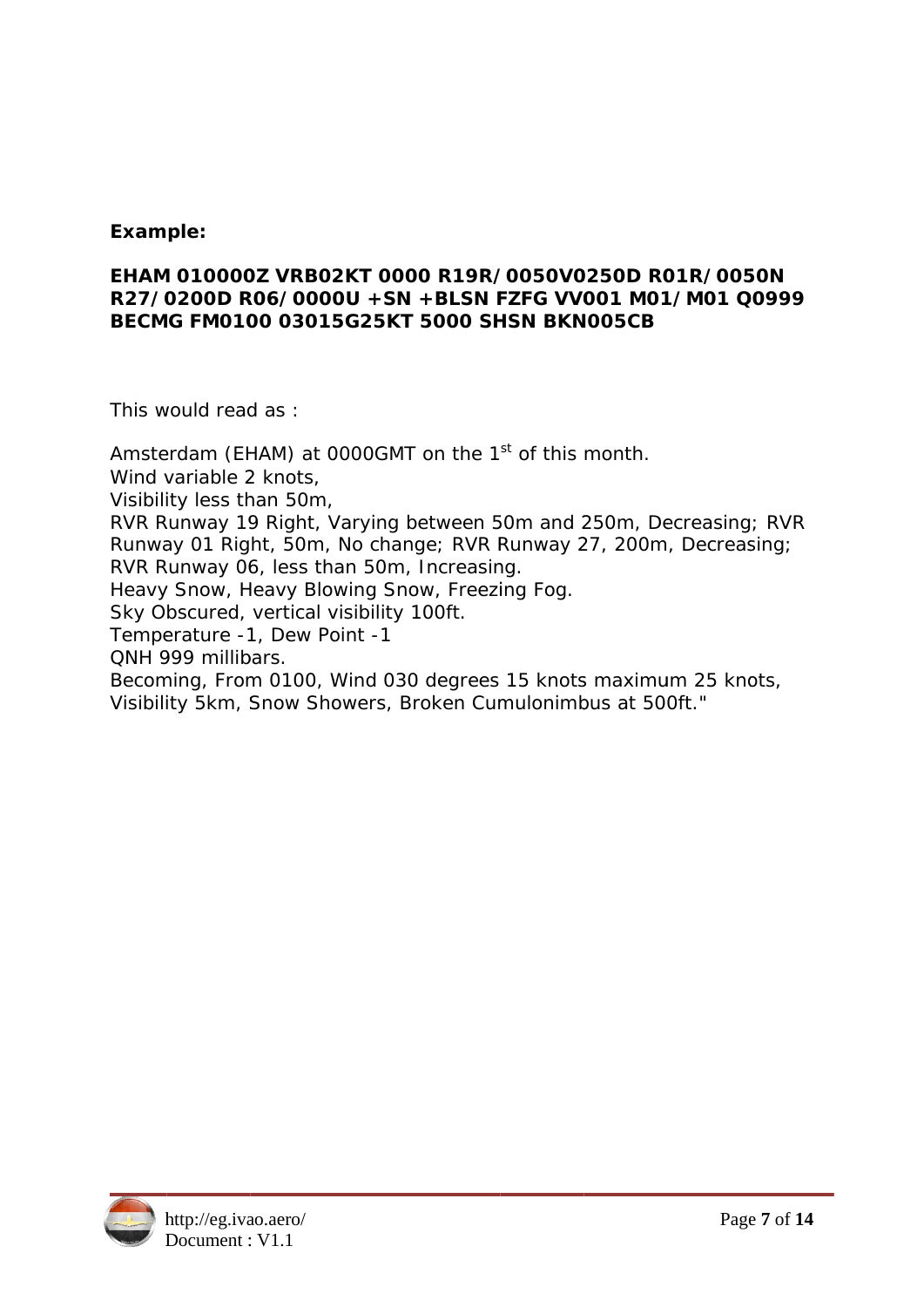## Now one more tricky issue: The METAR Runway report

METAR reports may include runway reports (sometimes referred to as the Eight figure group) which contains information about contamination on the runway like snow or water which makes it harder for a pilot to safely come to a full stop landing. The type and amount of contamination coverage ultimately determines the so called friction coefficient. How much grip will the tires have on the runway....is it slippery? Do i need a longer runway etc...

A runway report consists of eight digits in five groups  $(R_R R_R E_R C_R e_R e_R B_R B_R)$  with the following interpretation:

| $\mathbf{R}_{\text{R}}\mathbf{R}_{\text{R}}$ | $E_R$             | $C_{R}$          | $e_{R}e_{R}$       | $B_R B_R$            |
|----------------------------------------------|-------------------|------------------|--------------------|----------------------|
| Runway                                       | Type of deposit   | <b>Extent of</b> | Depth of deposit.  | Friction             |
| designator. The                              | on runway.        | deposit.         |                    | coefficient or       |
| numerical                                    |                   |                  | 00: Less than 1 mm | braking action       |
| identifier of the                            | 0: Clear and dry  | $1:1 - 10%$      | 0190: The depth    |                      |
| runway in                                    | $1:$ Damp         | $2:11 - 25%$     | in millimeters     | 0190: Friction       |
| question.                                    | 2: Wet or puddles | $5:26 - 50%$     | 92:10 cm           | coefficient times    |
|                                              | 3: Frost          | $9:51 - 100%$    | 93:15 cm           | 100. For example,    |
| 88 means all                                 | 4: Dry snow       |                  | $94:20 \text{ cm}$ | 37 indicates a       |
| runways.                                     | 5: Wet snow       |                  | 95:25 cm           | friction coefficient |
|                                              | $6:$ Slush        |                  | 96:30 cm           | of $0.37$ .          |
| 99 indicates                                 | $7:$ Ice          |                  | $97:35 \text{ cm}$ | 91: Poor braking     |
| repetition of                                | 8: Compacted      |                  | 98:40 cm           | action               |
| previous report.                             | snow              |                  | 99: Runway not in  | 92: Poor/medium      |
|                                              | 9: Frozen ridges  |                  | use                | braking action       |
| If there are two                             | /: Not reported   |                  |                    | 93: Medium           |
| parallel runways,                            |                   |                  |                    | braking action       |
| the right one is                             |                   |                  |                    | 94: Medium/good      |
| indicated by                                 |                   |                  |                    | braking action       |
| adding 50 to its                             |                   |                  |                    | 95: Good braking     |
| number. For                                  |                   |                  |                    | action               |
| example, runway                              |                   |                  |                    | 99: Unreliable       |
| 04L (or 04) is                               |                   |                  |                    | measurement          |
| denoted by 04,                               |                   |                  |                    | //: Not given        |
| whereas 54                                   |                   |                  |                    |                      |
| means runway                                 |                   |                  |                    |                      |
| 04R.                                         |                   |                  |                    |                      |

Note: CLRD may replace elements  $-E_R C_R e_R e_R$ . if the runway has been cleared of deposits. For example, 54CLRD95 means runway 04R cleared, braking action good.

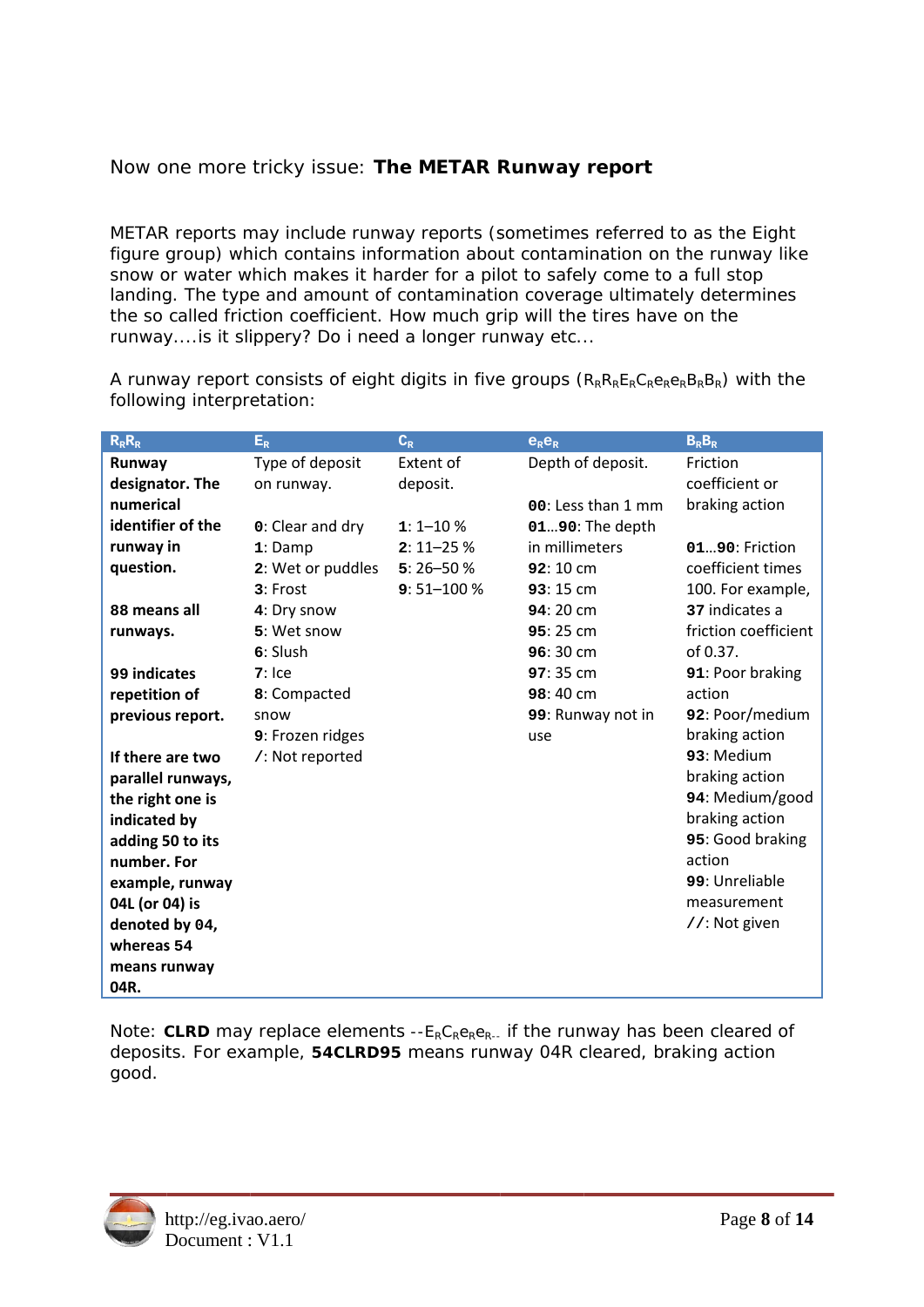#### Example:

- 9949//91 indicates the condition of the runway:
	- o 99 indicates either a specific runway (eq  $25$  = Rwy 25 or 25R; adding 50 will indicate Left Runway) or all the airport's runways ("99"). Some locations will report the runway using 3 characters (eq.  $25L$
	- o 4 means the runway is coated with dry snow
	- o 9 means 51 to 100% of the runway is covered
	- o // means the thickness of the coating was either not measurable or not affecting usage of the runway
	- o 91 means the braking index is bad, in other words the tires have bad grip on the runway

Be aware of the fact that on IVAO you will also see the first 2 identifiers written like: RUNWAY /

#### Example:

- R18C/ 591092 indicates the condition of the runway:
	- o R18C / indicates runway 18 Center
	- $\circ$  5 means the runway is coated with dry snow
	- o 9 means 51 to 100% of the runway is covered
	- o 10 means the thickness of the coating is 10mm
	- o 92 poor to medium braking action.

Read this document carefully over and over again to familiarize yourself with the reading of METAR. As I mentioned already it is not that difficult. Routine is the proper way to get yourself acquainted with METAR data.

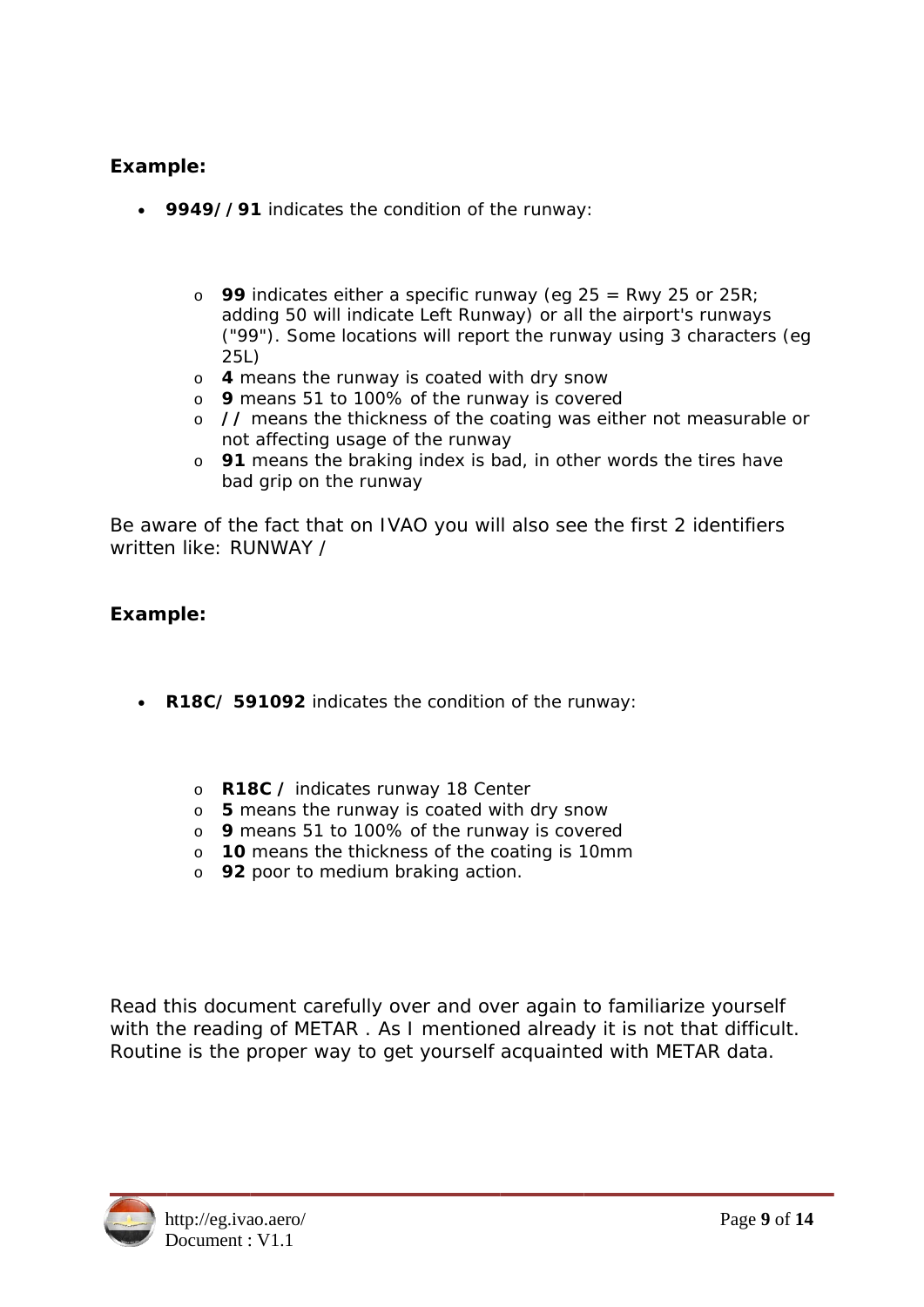TAF is an abbreviation for:

### **Terminal Aerodrome Forecast**

The TAF complements the METAR reports and use similar encoding. They are normally produced by a human weather forecaster.

Let me give you an example

EHAM 171041Z 1712/1818 29013KT 9999 SCT025 PROB30 TEMPO 1712/1717 31018KT 7000-SHRA SCT018CB BECMG 1713/1715 26010KT TEMPO 1717/1818 32015G25KT 4000 SHRASN TSGS SCT010 BKN016CB BECMG 1723/1801 31013KT BECMG 1812/1815 30008KT

Dont get intimidated by the hughe list of numbers and letters because there is a logical order to read this like a METAR

The forecast of Amsterdam recorded at the 17th of this month at 10:41 Z on the 17th 12 o'clock Zulu till the 18th 18 oclock Zulu time the winds will come from heading 290 with 13 knots. Visibility 10 km or better, scatterd clouds at 2500ft...with a probability of 30%

Temporary change expected on the 17th 12 o'clock till the 17th 5 oclock the winds will come from heading 310 with 18 knots, visibility 7000 meters with light showering rains, etc...etc...etc...

The only difference you see now in the TAF that it uses a lot of:

 $day + time period$ From...Till Probability Temporary changes expected Becoming

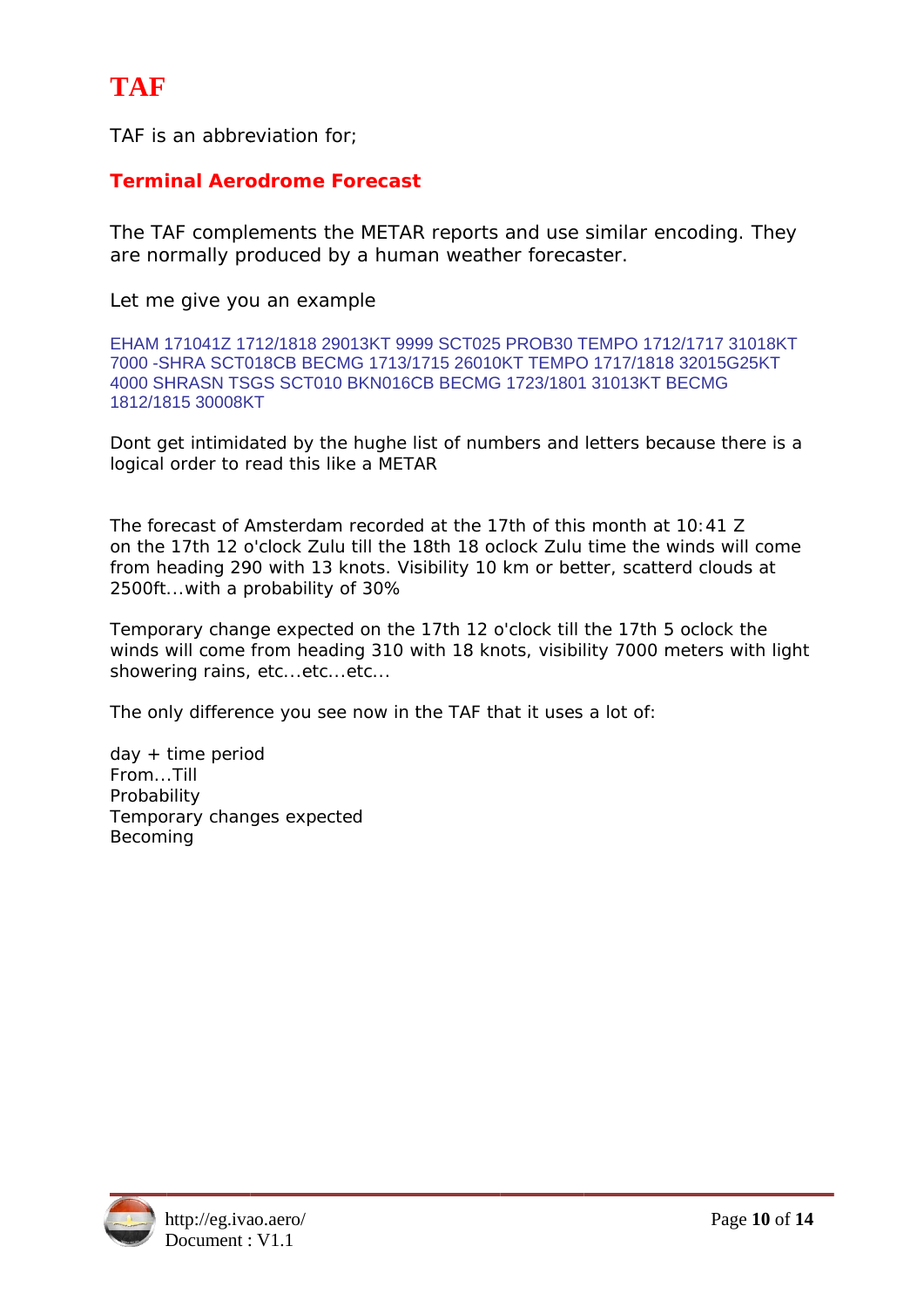## **QUICK VIEW METAR (METeorological Aerodrome Report)**

ATIS : Automatic Terminal Information Service e.g. in IVAP : .atis HECA\_TWR

| 1 Report type identification        |             | <b>METAR METeorological Aerodrome Report</b><br>SPECI Special report due to heavy fluctuations or below METAR |
|-------------------------------------|-------------|---------------------------------------------------------------------------------------------------------------|
| minimas<br>accurate.                | <b>AUTO</b> | Automatic report (behind date time group) regarded less                                                       |
|                                     | <b>TAF</b>  | Terminal aerodrome Forecast.                                                                                  |
| <b>2 ICAO Identifier (4-letter)</b> |             | e.g.: HECA Cairo                                                                                              |

**3. Issuance Time DDHHMMz (UTC)** e.g.:  $251030 = 25<sup>th</sup>$  of this month at 10:30 Zulutime

#### 4. Wind

|                           | <b>Heading</b> | ident      | speed              | ident   | speed       | unit       |                 | heading  | ident | heading  |
|---------------------------|----------------|------------|--------------------|---------|-------------|------------|-----------------|----------|-------|----------|
| Prevailing                | 3 digits       |            | 2 digits           |         |             | <b>KT</b>  | Knots           |          |       |          |
|                           |                |            |                    |         |             | <b>KMH</b> | Kilometers/hour |          |       |          |
|                           |                |            |                    |         |             | <b>MPS</b> | Meters/second   |          |       |          |
| Variable                  |                | <b>VRB</b> |                    |         |             | <b>KT</b>  | Knots           |          |       |          |
|                           |                |            |                    |         |             | <b>KMH</b> | Kilometers/hour |          |       |          |
|                           |                |            |                    |         |             | <b>MPS</b> | Meters/second   |          |       |          |
| <b>Gusts</b>              | 3 digits       |            | 2 digits           | G       | 2<br>digits | <b>KT</b>  | Knots           |          |       |          |
|                           |                |            |                    |         |             | <b>KMH</b> | Kilometers/hour |          |       |          |
|                           |                |            |                    |         |             | <b>MPS</b> | Meters/second   |          |       |          |
| Variable<br>more than 60° | $\star$        | $\star$    | $\star$            | $\star$ | $\star$     | $\star$    | $\star$         | 3 digits | v     | 3 digits |
| <b>CALM</b>               | 000            |            | 00                 | -       |             | <b>KT</b>  | Knots           | -        | -     |          |
| $V$ $\Gamma$ $\Gamma$     |                |            | $VML$ $Vilomation$ |         |             |            | $\mathbf{1}$    |          |       |          |

KT= knots KMH= Kilometers per hour MPS=Meters per second

NDV: Non Directional Variation detected by wind sensor (ONLY with AUTO METAR)

## **5. Horizontal Visibility**

|                                       | runway   |                          | separator |   |                           | range                  |                                                         | unit                                                   | (Variability) |   | tendency  |
|---------------------------------------|----------|--------------------------|-----------|---|---------------------------|------------------------|---------------------------------------------------------|--------------------------------------------------------|---------------|---|-----------|
| <b>PV</b><br>Prevailing               |          |                          |           |   |                           | 4<br>digits<br>1 digit | $\overline{\phantom{a}}$<br><b>SM</b><br>F<br><b>FT</b> | Meters<br><b>Statute</b><br>Miles<br>Fractions<br>Feet |               |   |           |
| <b>RVR</b><br>runway visibility range | 2 digits | Left<br>L.               |           | P | Plus<br>more<br>than      | 4<br>digits            | $\blacksquare$                                          | Meters                                                 | ۷             | U | Up        |
|                                       |          | R<br>Right               |           | М | <b>Minus</b><br>less than | 1 digit                | <b>SM</b>                                               | Statute<br>Miles                                       |               | D | Down      |
|                                       |          | C.<br>Center             |           |   |                           |                        | F<br><b>FT</b>                                          | Fractions<br>Feet                                      |               | N | No change |
| 9999                                  |          | visibility 10 km or more |           |   |                           |                        |                                                         |                                                        |               |   |           |

Example: R18R/1200FTV/U

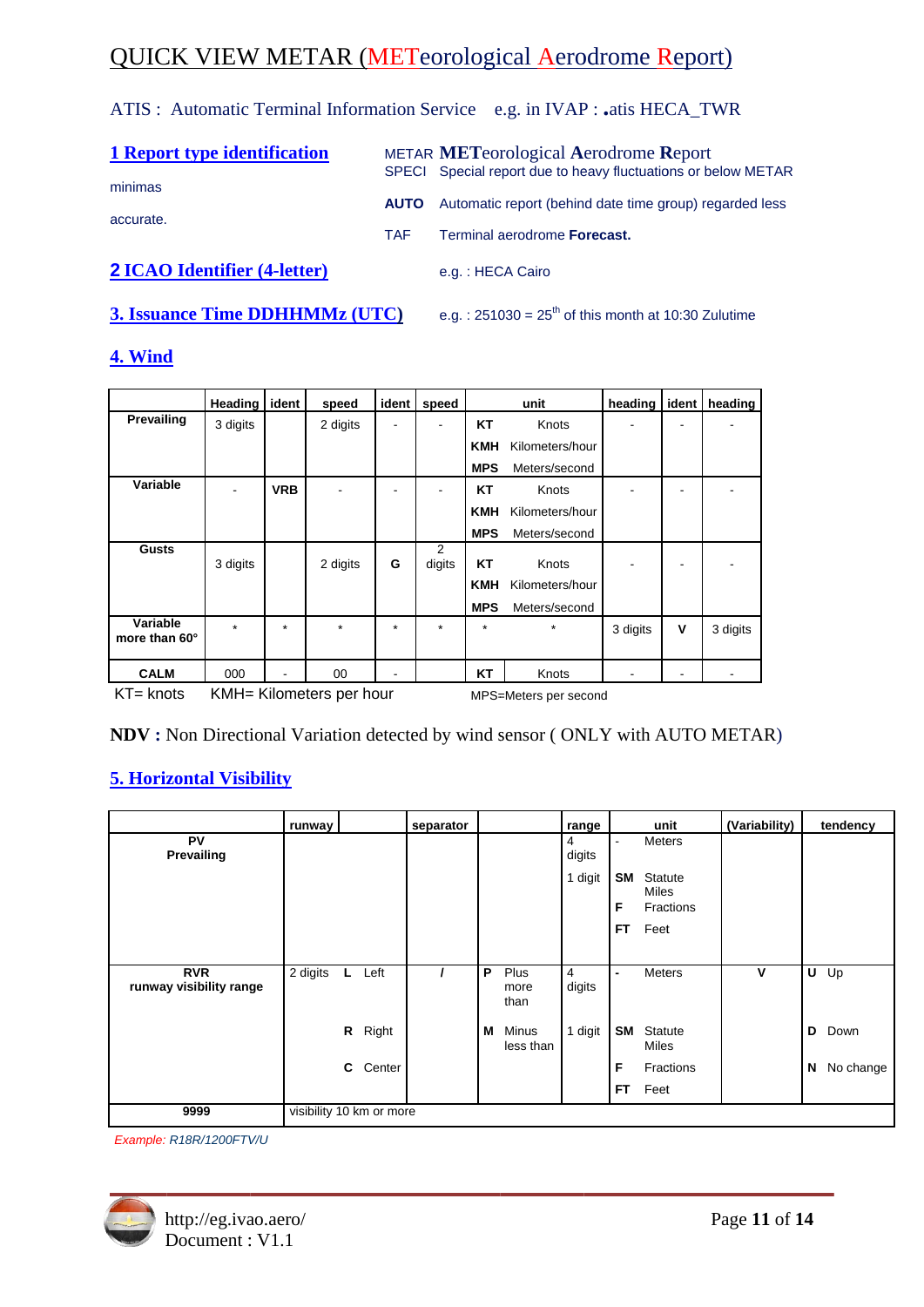#### **6. Present Weather**

|                        | <b>Intensity</b>                   |           | <b>Descriptor</b>                                              |           | Precipitation<br>Neerslag             | <b>Obscuration</b> |                                         |           | Other        |
|------------------------|------------------------------------|-----------|----------------------------------------------------------------|-----------|---------------------------------------|--------------------|-----------------------------------------|-----------|--------------|
|                        | Intensiteit                        |           | Sleutelwoord                                                   |           | Dominant type listed first            |                    | Verduistering                           |           | Anders       |
|                        | Light                              | BC        | Bancs                                                          |           | DZ Drizzle                            | <b>BR</b>          | <b>Brume</b>                            | <b>DS</b> | Dust storm   |
| <b>No</b><br>Qualifier | Moderate                           | <b>BL</b> | Blowing<br>High blowing, 6<br>feet or more above<br>the ground |           | GR Grêle<br>Hailstone $D \ge 5$ mm    | <b>DU</b>          | visibility < 1000m<br>widespread Dust   | <b>FC</b> | Funnel cloud |
| ٠                      | Heavy                              | <b>DR</b> | Drifting<br>Low blowing                                        |           | <b>GS</b> Grésil<br>Hailstone D < 5mm |                    | FG Fog<br>Visibility < 1000m<br>(5/8SM) |           | +FC Tornado  |
| <b>VC</b>              | Vicinity<br>Within 8 km (5SM)      | <b>FZ</b> | Freezing                                                       | IC        | Ice crystals                          |                    | FU Fume                                 | LN        | Ligntning    |
|                        | of the aerodrome<br>but not at the | МI        | Minor                                                          | <b>PE</b> | Ice Pellets                           |                    | HZ Haze                                 | PO        | Poussière    |
|                        | aerodrome                          |           | PR Partial                                                     |           | RA Rain                               |                    | PY Spray                                | SS        | Sandstorm    |
|                        |                                    |           | <b>SH</b> Showers                                              | SG        | Snow grains                           |                    | SA Sand                                 | SQ        | Squall       |
|                        |                                    | <b>TS</b> | Thunderstorm                                                   |           | <b>SN</b> Snow                        |                    | VA Volcanic ash                         |           |              |
|                        |                                    |           |                                                                | <b>UP</b> | unidentified Precipitation            |                    |                                         |           |              |

## **7. Sky coverage ABOVE GROUND LEVEL (AGL)**

|            | ident                        | height   | unit |              | coverage<br>in octas |
|------------|------------------------------|----------|------|--------------|----------------------|
| <b>SKC</b> | Sky clear                    | 3 digits |      | 100s of Feet | 0                    |
| <b>NSC</b> | No significant clouds        | 3 digits | ۰    | 100s of Feet | 0                    |
| <b>FEW</b> | Few                          | 3 digits | ۰    | 100s of Feet | $1 - 2$              |
| <b>SCT</b> | Scattered                    | 3 digits | ۰    | 100s of Feet | $3 - 4$              |
| <b>BKN</b> | Broken                       | 3 digits |      | 100s of Feet | $5 - 7$              |
| <b>OVC</b> | Overcast                     | 3 digits |      | 100s of Feet | 8                    |
| CB.        | Cumulonimbus                 |          |      |              |                      |
| <b>TCU</b> | <b>Towering Cumulonimbus</b> |          |      |              |                      |

| <b>CAVOK</b> Ceiling and visibility OK | Visibility is 10km or better<br>No clouds below 1500M (5000ft) unless MSA (minimum<br>safe altitude) is HIGHER !<br>No Cumulonimbi (thick fluffy cloud cluster at ANY<br>altitude) |
|----------------------------------------|------------------------------------------------------------------------------------------------------------------------------------------------------------------------------------|
|                                        | No precipitation, or other obscuration (so no rain fog etc.)                                                                                                                       |

NCD: Nil clouds detected by cloud sensor (ONLY with AUTO METAR)

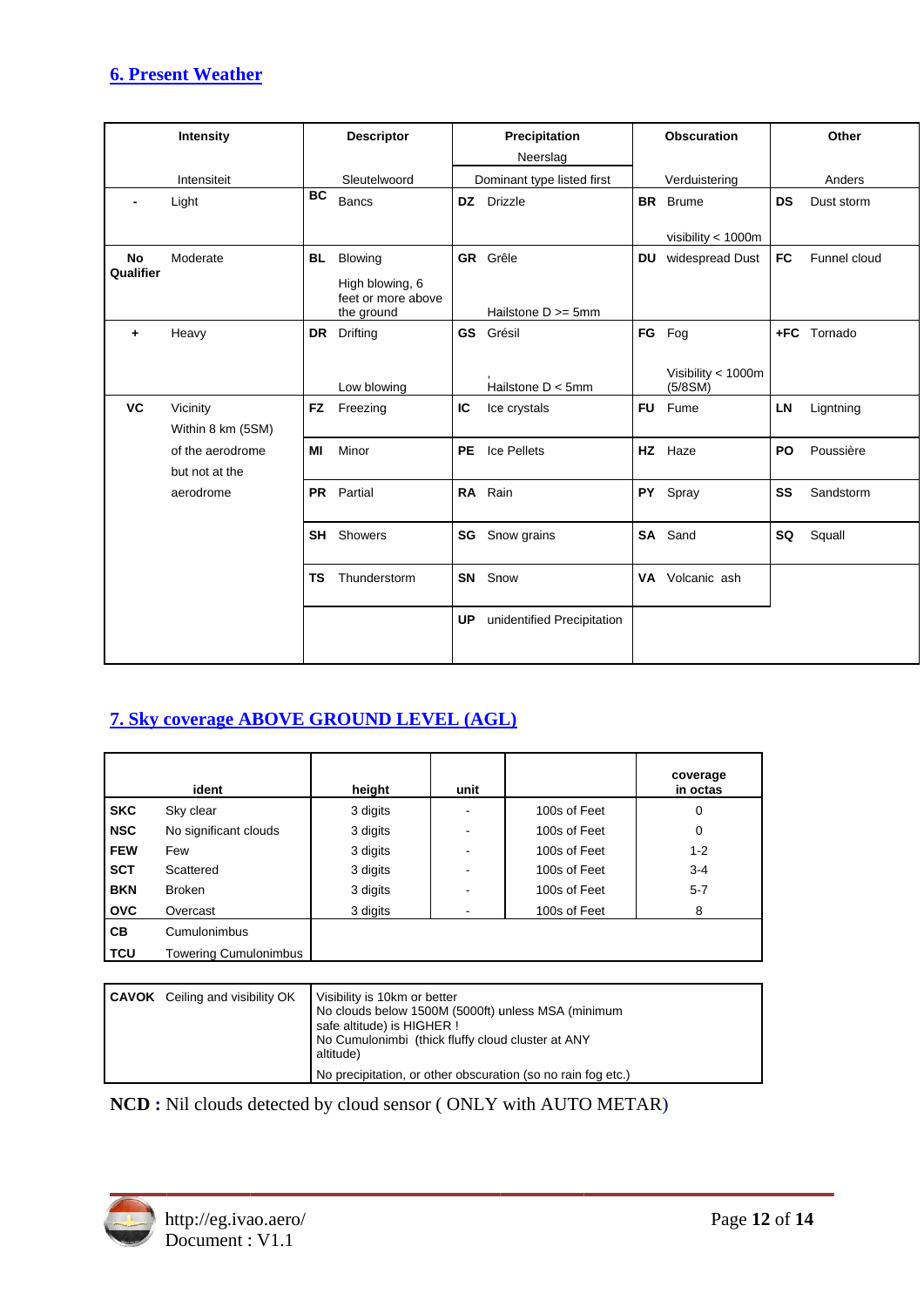#### **8. Temperature and Dewpoint**

 $2 \text{ digits} + (M) / 2 \text{ digits} + (M)$ 

M = Minus (below zero) e.g:  $12/M05$ : temperature +12 °C / dewpoint -5 °C

#### 9. Altimeter setting

 $Q + 4$  digits : ONH in mbar / hPa  $A + 4$  digits : Altimeter in inchHg

#### **10. Recent Weather**

 $\bullet$  $RE = Recent weather followed by weather codes (see group 6)$ 

#### **11. Supplementary information**

- $\bullet$  WS = Windshear, followed by: TKOF/LDG (takeoff/landing) RWY (2 digits runway identifier and designator L/R/C)
- $RMK = Remark$
- Sealevel pressure
	- SLP176 Sea level pressure 1017.6 millibars
	- SLP998 Sea level pressure 0998 millibars
- Temperature correction T00170017
	- Temperature  $+1.7$  degrees and dewpoint  $+1.7$  degrees T10171017 Temperature - 1.7 degrees and dewpoint - 1.7 degrees

#### 12. Trend Forecast (2 hours from time of observation) (Not used in US)

- PROB and 2 digits (30 or 40) = probability 30% or 40%
- Used to indicate the probability of occurance of alternate element(s) or temporary fluctuations
- Change Indicator
- BECMG = Becoming (used where gradually changes are expected to reach or pass through specified values within the next comming 2 hours)
- $\bullet$ TEMPO = Temporary (fluctuations of less than one hour duration)
- $NOSIG = No$  significant change to the reported conditions within the next  $2$  hours.
- INTER Intermittent, changes within certain intervals (Australia only)
- $FM = From$ , + Zulu time, changes will start from given time point e.g. FM 1030
- TL = Until, + Zulu time, changes will occur until given time e.g. TL 1230
- $AT = At$ ,+ Zulu time, changes will take place at given time e.g. AT 1245
- FCST CANCEL = during a certain period no forecast or landingexpectation report will be made.
- $NSC = no$  significant clouds
- $NSW = no$  significant weather
- NDV = Non directional variation by the windsensor (ONLY produced bij AUTO METAR)
- NCD = Nil clouds detected by the cloud sensor (ONLY produced by AUTO METAR)
- Forecast Wind (same as item 4)
- Forecast Visibility (as item 5)
- Forecast Weather (as item 6)
- Forecast Cloud (as item 7)